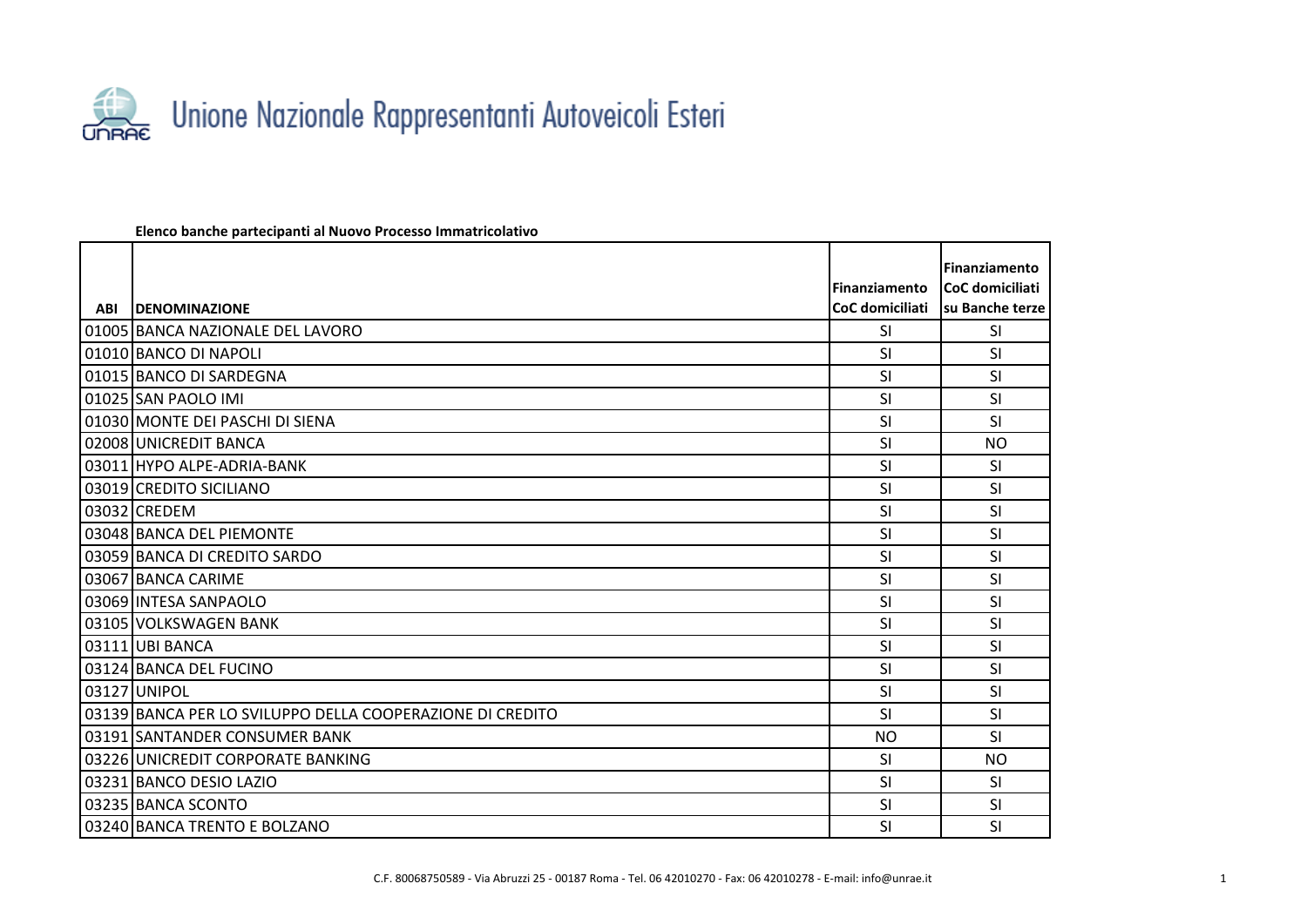| 03244 BANCA DI VALLE CAMONICA                             | SI        | <b>SI</b> |
|-----------------------------------------------------------|-----------|-----------|
| 03253 BANCA FEDERICO DEL VECCHIO                          | SI        | <b>SI</b> |
| 03259 BANCA NORDEST                                       | SI        | SI        |
| 03268 BANCA SELLA                                         | <b>SI</b> | <b>SI</b> |
| 03273 CREDITO DI ROMAGNA SPA                              | SI        | <b>SI</b> |
| 03317 BANCA DELLA PROVINCIA DI MACERATA                   | <b>SI</b> | <b>SI</b> |
| 03393 BANCABASE                                           | SI        | SI        |
| 03395 BANCA INTERPROVINCIALE                              | <b>SI</b> | <b>SI</b> |
| 03400 BANCA TOSCANA                                       | SI        | <b>SI</b> |
| 03425 BANCO DI CREDITO PAOLO AZZOAGLIO                    | <b>SI</b> | <b>SI</b> |
| 03440 BANCO DESIO E DELLA BRIANZA                         | SI        | SI        |
| 03493 CASSA CENTRALE RAIFFEISEN                           | SI        | <b>SI</b> |
| 03500 BANCO DI BRESCIA                                    | SI        | <b>SI</b> |
| 03599 CASSA CENTRALE CASSE RURALI TRENTINE - BCC NORD EST | SI        | <b>SI</b> |
| 05024 BANCA AGRICOLA MANTOVANA                            | SI        | SI        |
| 05034 BANCO POPOLARE                                      | SI        | SI        |
| 05035 VENETO BANCA HOLDING S.C.P.A.                       | SI        | <b>SI</b> |
| 05036 BANCA AGRICOLA POPOLARE DI RAGUSA                   | SI        | <b>SI</b> |
| 05040 BANCA ANTONVENETA                                   | SI        | <b>SI</b> |
| 05080 BANCA DI IMOLA                                      | <b>SI</b> | <b>SI</b> |
| 05104 BANCA POPOLARE DEL LAZIO                            | SI        | SI        |
| 05116 BANCA COOPERATIVA VALSABBINA                        | SI        | <b>SI</b> |
| 05132 BANCA NUOVA                                         | SI        | SI        |
| 05142 BANCA DI CREDITO POPOLARE                           | SI        | <b>SI</b> |
| 05156 BANCA DI PIACENZA                                   | <b>SI</b> | <b>SI</b> |
| 05204 BANCA POPOLARE DI MANTOVA                           | SI        | SI        |
| 05216 CREDITO VALTELLINESE                                | <b>SI</b> | <b>SI</b> |
| 05232 BANCA POPOLARE DI LAJATICO                          | <b>SI</b> | <b>SI</b> |
| 05262 BANCA POPOLARE PUGLIESE                             | <b>SI</b> | <b>SI</b> |
| 05297 BANCA POPOLARE DEL FRUSINATE                        | SI        | SI        |
| 05308 BANCA POPOLARE DI ANCONA                            | SI        | SI        |
| 05336 FRIULADRIA                                          | SI        | SI        |
| 05372 BANCA POPOLARE DEL CASSINATE                        | SI        | <b>SI</b> |
|                                                           |           |           |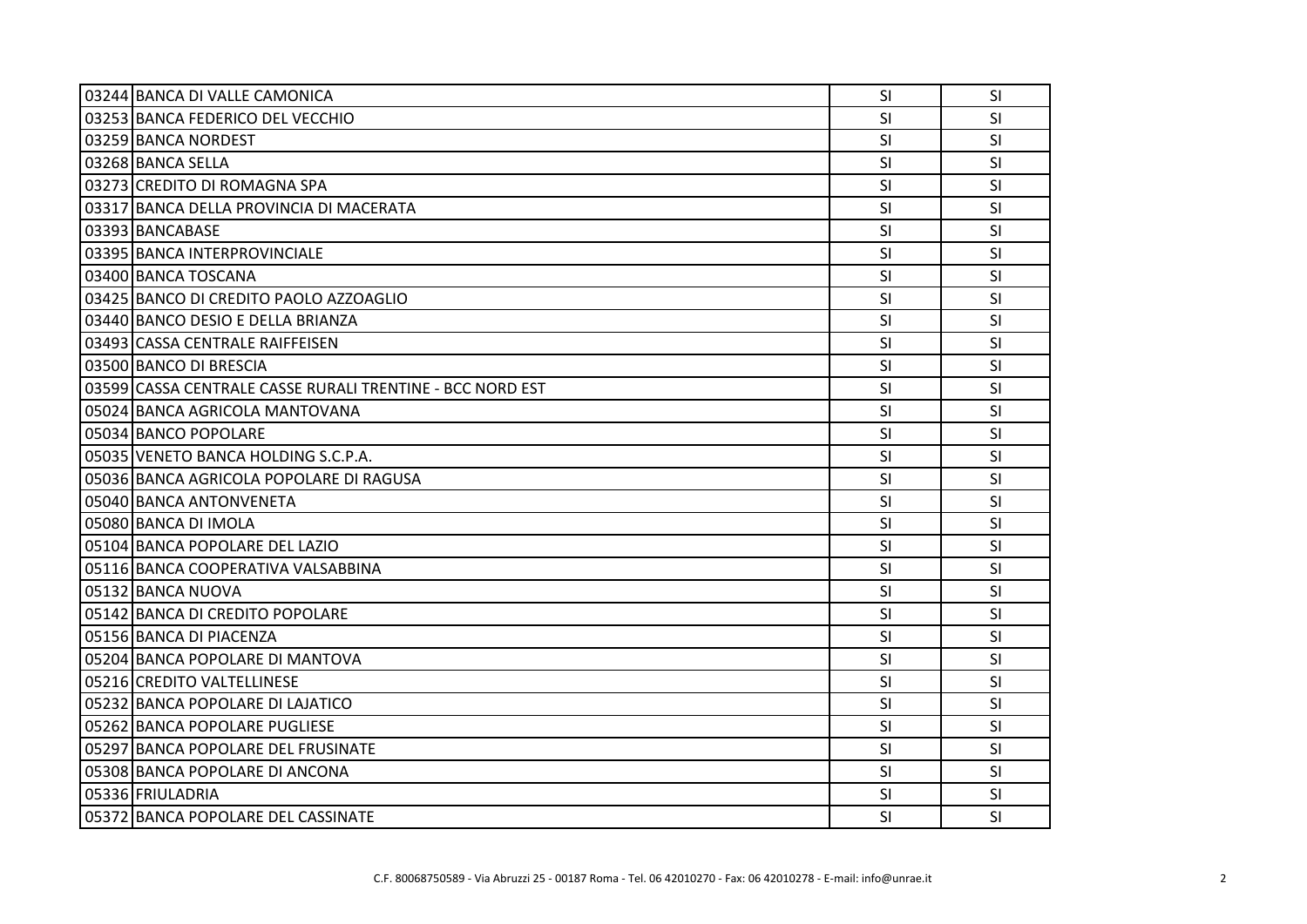|            | 05385 BANCA DI PUGLIA E BASILICATA                   | SI        | <b>SI</b> |
|------------|------------------------------------------------------|-----------|-----------|
|            | 05387 BANCA POPOLARE DELLA EMILIA ROMAGNA            | SI        | SI        |
|            | 05390 BANCA ETRURIA                                  | <b>SI</b> | <b>SI</b> |
|            | 05424 BANCA POPOLARE DI BARI                         | SI        | SI        |
|            | 05428 BANCA POPOLARE DI BERGAMO                      | <b>SI</b> | <b>SI</b> |
|            | 05484 BANCA DI CIVIDALE                              | <b>SI</b> | <b>SI</b> |
|            | 05496 BANCA POPOLARE DI CORTONA                      | SI        | SI        |
|            | 05584 BANCA POPOLARE DI MILANO                       | SI        | SI        |
|            | 05652 BANCA POPOLARE DI SAN FELICE SUL PANARO        | <b>SI</b> | <b>SI</b> |
|            | 05696 BANCA POPOLARE DI SONDRIO                      | SI        | SI        |
|            | 05704 BANCA POPOLARE DI SPOLETO                      | SI        | <b>SI</b> |
|            | 05728 BANCA POPOLARE DI VICENZA                      | <b>SI</b> | <b>SI</b> |
| 05748 BPDA |                                                      | SI        | <b>SI</b> |
|            | 05772 BANCA POPOLARE SANT ANGELO                     | SI        | SI        |
|            | 05787 BANCA MERIDIANA                                | <b>SI</b> | <b>SI</b> |
|            | 05792 BANCA POPOLARE VALCONCA                        | SI        | <b>SI</b> |
|            | 05856 BANCA POPOLARE ALTOADIGE                       | <b>SI</b> | <b>SI</b> |
|            | 06010 CASSA DI RISPARMIO DI FORLÌ                    | SI        | SI        |
|            | 06020 CARIPRATO - CASSA DI RISPARMIO DI PRATO S.P.A. | SI        | <b>SI</b> |
|            | 06030 CR LA SPEZIA                                   | SI        | <b>SI</b> |
|            | 06045 SPARKASSE                                      | <b>SI</b> | <b>SI</b> |
|            | 06050 CR DELLA PROVINCIA DI CHIETI                   | SI        | <b>SI</b> |
|            | 06055 BANCA MARCHE                                   | SI        | SI        |
|            | 06060 BANCA TERCAS                                   | <b>SI</b> | <b>SI</b> |
|            | 06065 CASSA DI RISPARMIO DI VITERBO                  | <b>SI</b> | <b>SI</b> |
|            | 06080 CASSA DI RISPARMIO DI ASCOLI PICENO            | <b>SI</b> | <b>SI</b> |
|            | 06085 C.R.ASTI                                       | SI        | <b>SI</b> |
|            | 06090 BIVER BANCA                                    | <b>SI</b> | SI.       |
|            | 06095 CASSA DI RISPARMIO DI BRA                      | SI        | <b>SI</b> |
|            | 06115 CASSA DI RISPARMIO DI CENTO                    | <b>SI</b> | <b>SI</b> |
|            | 06120 CASSA DI RISPARMIO DI CESENA                   | <b>SI</b> | <b>SI</b> |
|            | 06125 CASSA DI RISPARMIO DI CITTÀ DI CASTELLO        | SI        | <b>SI</b> |
|            | 06130 CR CIVITAVECCHIA                               | SI        | <b>SI</b> |
|            |                                                      |           |           |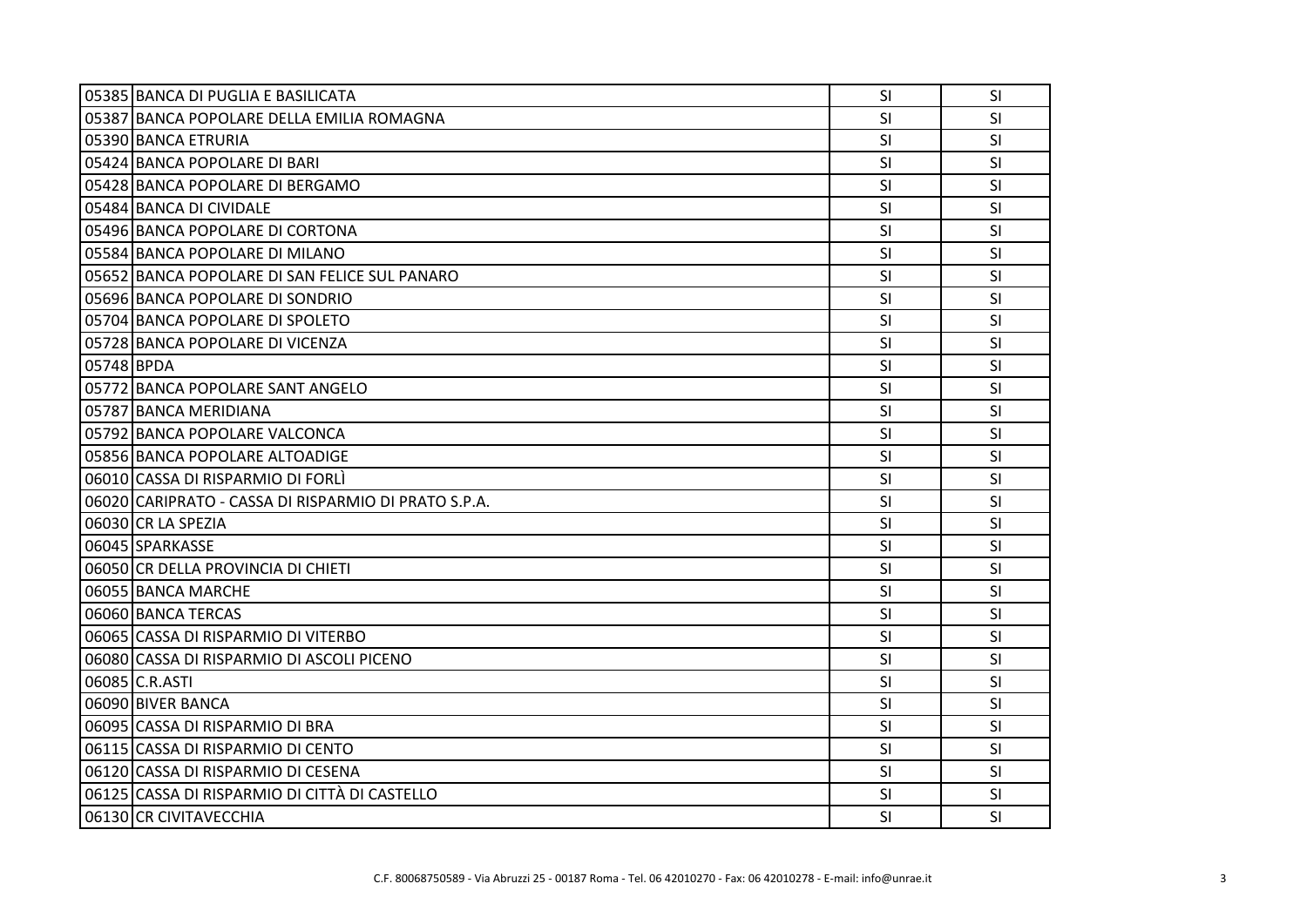| 06150 CASSA DI RISPARMIO DI FERMO                           | SI        | <b>SI</b> |
|-------------------------------------------------------------|-----------|-----------|
| 06155 CASSA DI RISPARMIO DI FERRARA                         | SI        | SI        |
| 06160 CASSA DI RISPARMIO DI FIRENZE                         | <b>SI</b> | <b>SI</b> |
| 06165 CASSA DI RISPARMIO DI FOLIGNO                         | SI        | SI        |
| 06170 CASSA DI RISPARMIO DI FOSSANO S.P.A.                  | SI        | SI        |
| 06175 BANCA CARIGE - CASSA DI RISPARMIO DI GENOVA E IMPERIA | SI        | <b>SI</b> |
| 06195 CARILO                                                | <b>SI</b> | SI        |
| 06220 CR ORVIETO                                            | SI        | SI        |
| 06225 CARIPARO                                              | SI        | <b>SI</b> |
| 06230 CARIPARMA                                             | SI        | <b>SI</b> |
| 06260 CR PISTOIA E PESCIA                                   | SI        | SI        |
| 06270 CASSA DI RISPARMIO DI RAVENNA                         | SI        | SI        |
| 06280 CASSA DI RISPARMIO DI RIETI                           | <b>SI</b> | SI        |
| 06285 BANCA CARIM                                           | SI        | <b>SI</b> |
| 06295 CR DI SALUZZO                                         | SI        | SI        |
| 06300 CASSA DI RISPARMIO DI SAN MINIATO                     | SI        | SI        |
| 06305 CR DI SAVIGLIANO                                      | <b>SI</b> | <b>SI</b> |
| 06315 CASSA DI RISPARMIO DI SPOLETO                         | SI        | SI        |
| 06340 FRIULCASSA                                            | SI        | <b>SI</b> |
| 06345 CARIVE                                                | <b>SI</b> | SI        |
| 06370 CASSA DI RISPARMIO DI VOLTERRA                        | <b>SI</b> | SI        |
| 06380 CASSA DI RISPARMIO DI TERNI E NARNI                   | SI        | SI        |
| 06385 CARISBO                                               | SI        | <b>SI</b> |
| 06915 BANCA DEL MONTE DI LUCCA                              | SI        | SI        |
| 06930 BANCA MONTE PARMA                                     | SI        | <b>SI</b> |
| 07048 BCC D'ELBA                                            | SI        | SI        |
| 07057 BANCA MONTAGNANESE SCALIGERA CREDITO COOPERATIVO      | <b>SI</b> | SI        |
| 07062 BCC MEDIOCRATI                                        | SI        | <b>SI</b> |
| l07070lBANCA DI CESENA - CREDITO COOPERATIVO DI CESENA      | <b>SI</b> | SI        |
| 07072 EMIL BANCA - CREDITO COOPERATIVO                      | SI        | SI        |
| 07073 BANCA ROMAGNA - CENTRO CREDITO COOPERATIVO SCRL       | <b>SI</b> | SI        |
| 07074 BANCA DI MONASTIER E DEL SILE                         | SI        | SI        |
| 07075 BANCA CREDIUMBRIA                                     | SI        | SI        |
|                                                             |           |           |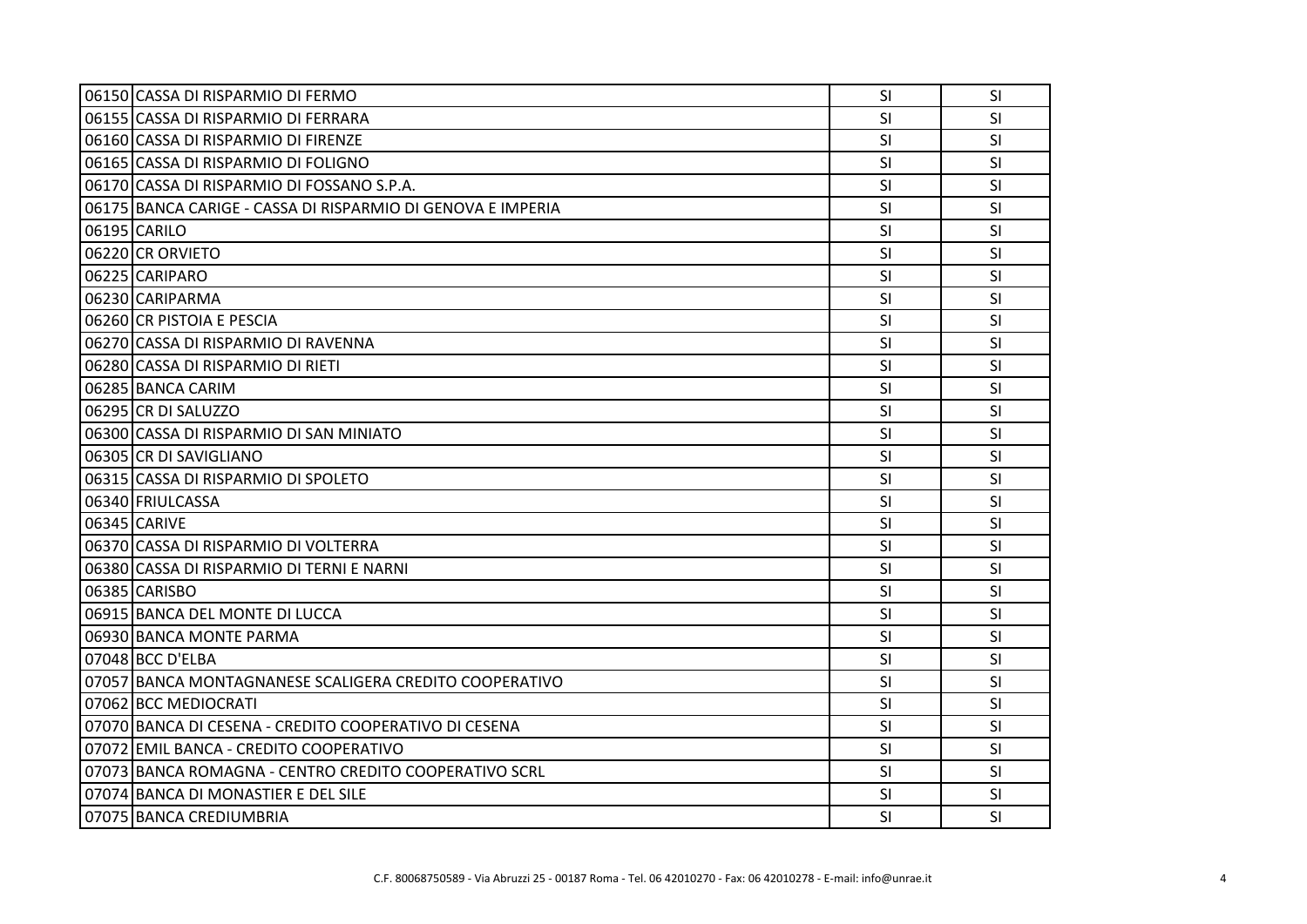| 07076 BCC CREMASCA                                               | SI.       | <b>SI</b> |
|------------------------------------------------------------------|-----------|-----------|
| 07080 CREDITO ETNEO BCC                                          | <b>SI</b> | <b>SI</b> |
| 07084 BANCA DI CREDITO COOPERATIVO DELLA MARCA S.C.              | <b>SI</b> | SI        |
| 07085 BANCA DI CERVIGNANO E DELL ALTO FRIULI CREDITO COOPERATIVO | <b>SI</b> | SI        |
| 07086 BCC ADRIATICO TERAMANO                                     | <b>SI</b> | <b>SI</b> |
| 07090 BANCA MALATESTIANA                                         | <b>SI</b> | <b>SI</b> |
| 07094 BANCA DI CREDITO COOPERATIVO DI MASSAFRA                   | SI        | <b>SI</b> |
| 07096 BANCA DI CREDITO COOPERATIVO DI CAGLIARI                   | SI        | SI        |
| 07103 BCC DELLA COSTA ETRUSCA                                    | SI        | SI        |
| 07104 BCC DI RAGUSA                                              | <b>SI</b> | SI        |
| 07108 BCC AGRIGENTINO                                            | <b>SI</b> | <b>SI</b> |
| 07111 BCC DI FRASCATI                                            | <b>SI</b> | SI        |
| 08001 MANTOVABANCA 1896 CREDITO COOPERATIVO SC.R.                | SI        | <b>SI</b> |
| 08003 CREDITO COOPERATIVO VALDINIEVOLE                           | SI        | <b>SI</b> |
| 08016 CR-ARCO E ALTO GARDA                                       | <b>SI</b> | <b>SI</b> |
| 08030 BANCA DI CREDITO COOPERATIVO DI BORGHETTO LODIGIANO        | SI        | SI        |
| 08035 CASSA RAIFFEISEN DI BRUNICO                                | <b>SI</b> | <b>SI</b> |
| 08057 CASSA RURALE CENTROFIEMME CAVALESE                         | <b>SI</b> | <b>SI</b> |
| 08081 CASSA RURALE DI BOLZANO                                    | SI        | <b>SI</b> |
| 08095 CREDITO COOPERATIVO REGGIANO S.C.                          | <b>SI</b> | SI        |
| 08120 CASSA RURALE LAVIS - VALLE DI CEMBRA B.C.C.                | <b>SI</b> | <b>SI</b> |
| 08126 BANCA DI CREDITO COOPERATIVO DI MONTEPAONE SCRL            | SI        | SI        |
| 08149 BCC DI BASCIANO                                            | SI        | SI        |
| 08154 BANCA DI CREDITO COOPERATIVO DEL CILENTO E LUCANIA SUD     | SI        | SI        |
| 08187 CASSA RURALE DI RENON                                      | <b>SI</b> | <b>SI</b> |
| 08210 CASSA RURALE DI ROVERETO                                   | SI        | <b>SI</b> |
| 08214 CREDITO COOPERATIVO INTERPROVINCIALE LOMBARDO              | SI        | <b>SI</b> |
| 08258 CREDITO COOPERATIVO CENTRO CALABRIA SCRL                   | SI        | SI        |
| 08304 CASSA RURALE DI TRENTO BANCA DI CREDITO COOPE              | <b>SI</b> | <b>SI</b> |
| 08309 BCC ROMANO D EZZELINO                                      | SI        | SI        |
| 08324 BANCA CENTROPADANA - CREDITO COOPERATIVO SCRL              | SI        | <b>SI</b> |
| 08325 BANCA DEL MUGELLO                                          | SI        | <b>SI</b> |
| 08327 BCC DI ROMA                                                | SI        | <b>SI</b> |
|                                                                  |           |           |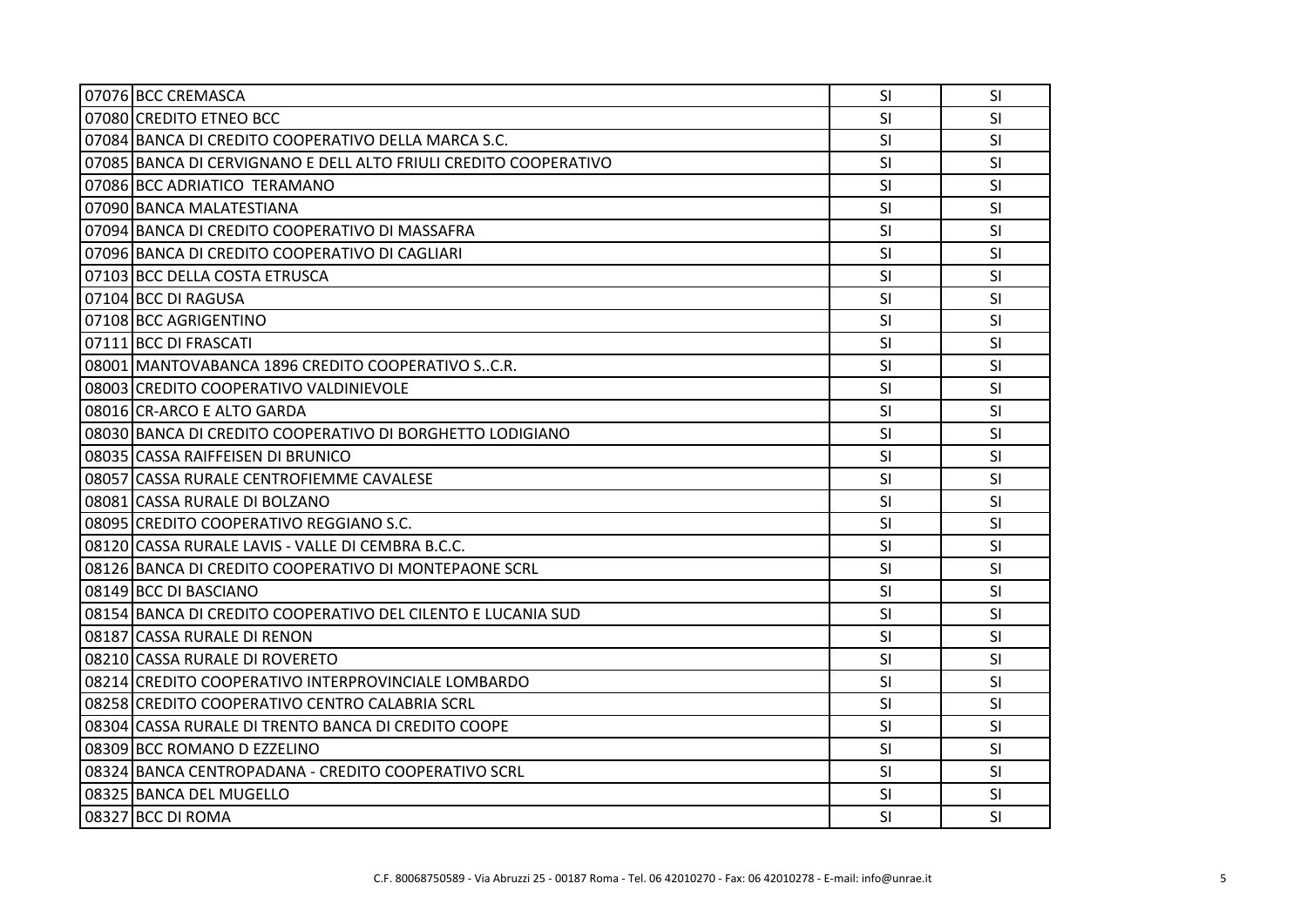| 08329 BCC ALTA BRIANZA                                        | SI        | <b>SI</b> |
|---------------------------------------------------------------|-----------|-----------|
| 08340 CASSA PADANA BANCA DI CREDITO COOPERATIVO S.C           | <b>SI</b> | <b>SI</b> |
| 08342 BANCA DI CREDITO COOPERATIVO DI AQUARA                  | SI        | SI        |
| 08344 BANCA DI CREDITO COOPERATIVO DI ANAGNI                  | SI        | <b>SI</b> |
| 08345 BANCA DI ANGHIARI E STIA                                | <b>SI</b> | <b>SI</b> |
| 08351 BCC DI BANCASCIANO                                      | SI        | SI        |
| 08356 BCC PORDENONESE                                         | SI        | SI        |
| 08358 BANCA DI PESCIA                                         | SI        | <b>SI</b> |
| 08362 BANCA DI CREDITO COOPERATIVO DI ARBOREA                 | SI        | SI        |
| 08374 BANCA DI CREDITO COOPERATIVO DI BARLASSINA              | <b>SI</b> | SI        |
| 08375 BANCA DI CREDITO COOPERATIVO DI BASILIANO               | SI        | SI        |
| 08378 BCC DI BATTIPAGLIA                                      | <b>SI</b> | SI        |
| 08382 BCC DI BENE VAGIENNA SCRL                               | SI        | SI        |
| 08385 BANCA DI BIENTINA CREDITO COOPERATIVO                   | SI        | SI        |
| 08386 C.R.A. DI BINASCO - CREDITO COOPERATIVO SCRL            | SI        | SI        |
| 08393 CASSA RURALE ED ARTIGIANA DI BORGO SAN GIACOMO          | <b>SI</b> | SI        |
| 08396 BANCA DI CREDITO COOPERATIVO DELLA VALTROMPIA           | SI        | SI        |
| 08397 BCC DI BOVES                                            | SI        | <b>SI</b> |
| 08399 CRA DI BRENDOLA                                         | SI        | <b>SI</b> |
| 08404 BANCA DI CREDITO COOPERATIVO DI BUSTO GAROLFO           | SI        | SI        |
| 08409 BCC DI BUONABITACOLO                                    | SI        | SI        |
| 08416 BCC DI VERONA CADIDAVID                                 | <b>SI</b> | <b>SI</b> |
| 08425 BCC CAMBIANO                                            | SI        | SI        |
| 08429 BCC ALTA PADOVANA                                       | SI        | SI        |
| 08430 CASSA RURALE ED ARTIGIANA DI CANTU B.C.C.               | SI        | SI        |
| 08439 BANCA DI CARAGLIO DEL CUNEESE E DELLA RIVIERA DEI FIORI | <b>SI</b> | SI        |
| 08440 BANCA DI CREDITO COOPERATIVO DI CARATE BRIANZA          | <b>SI</b> | SI        |
| 08445 BANCA DI CREDITO COOPERATIVO DI TERRA D'OTRANTO         | SI        | SI        |
| 08446 BCC AREA PRATESE                                        | SI        | <b>SI</b> |
| 08450 BCC CARRU                                               | SI        | <b>SI</b> |
| 08452 BANCA DI CREDITO COOPERATIVO DI CARTURA                 | SI        | SI        |
| 08453 BCC CARUGATE                                            | <b>SI</b> | <b>SI</b> |
| 08454 BANCA CREMONESE - CREDITO COOPERATIVO SCRL              | <b>SI</b> | <b>SI</b> |
|                                                               |           |           |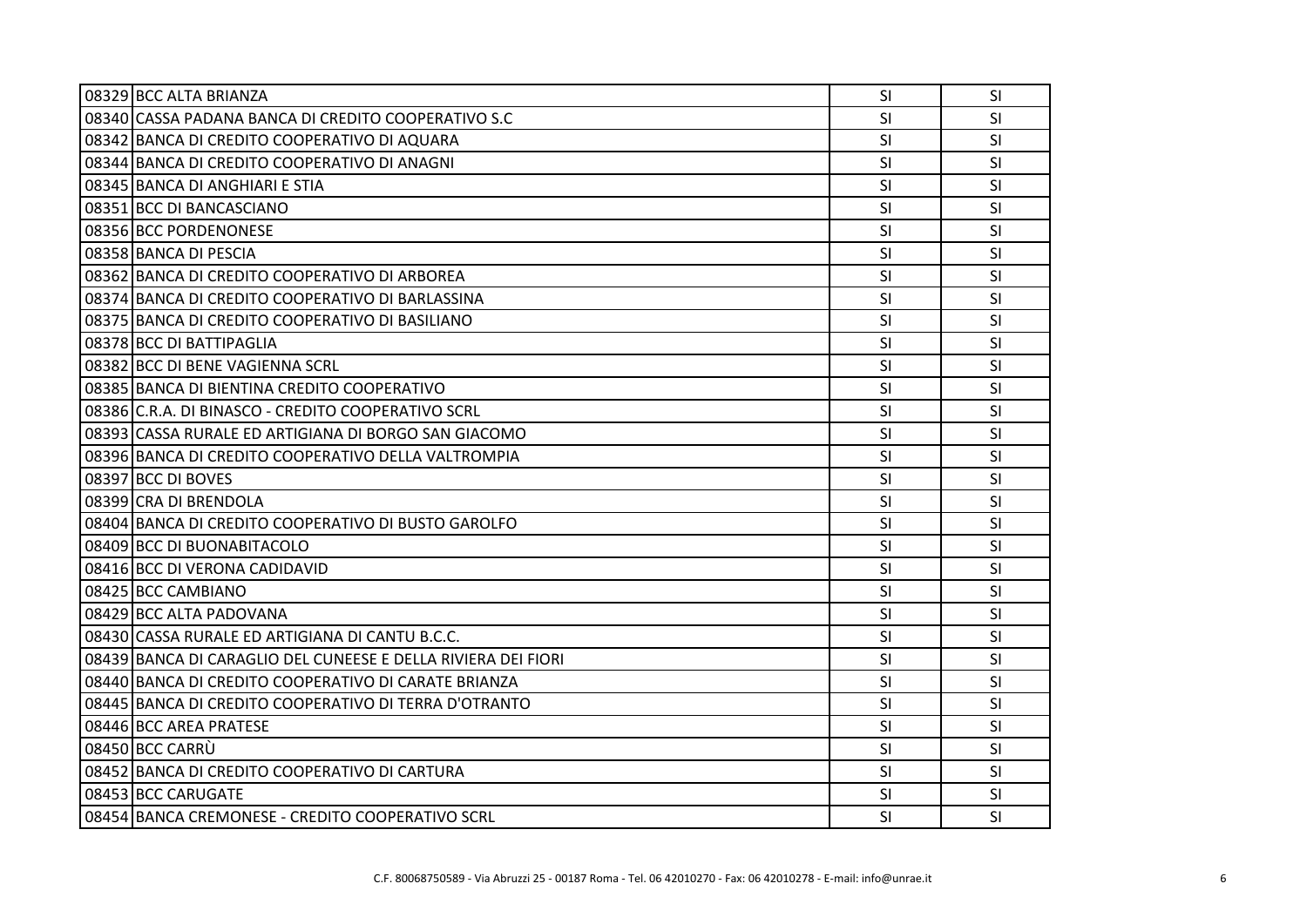| 08461 BCC DI CASTAGNETO CARDUCCI                                                    | SI        | SI        |
|-------------------------------------------------------------------------------------|-----------|-----------|
| 08462 BCC ROMAGNA OCCIDENTALE                                                       | <b>SI</b> | <b>SI</b> |
| 08466 BANCA DI CREDITO COOPERATIVO DI CASTEL GOFFREDO                               | SI        | <b>SI</b> |
| 08469 BCC DI CASTELLANA GROTTE                                                      | SI        | SI        |
| 08473 BANCA DI CREDITO COOPERATIVO DI CASTIGLIONE MESSER RAIMONDO E PIANELLA        | <b>SI</b> | SI        |
| 08474 BANCA DI CREDITO COOPERATIVO PICENA                                           | SI        | SI        |
| 08481 CEREABANCA 1897 - CREDITO COOPERATIVO SOC. CO                                 | SI        | <b>SI</b> |
| 08485 BANCA DI CHIANCIANO TERME                                                     | SI        | <b>SI</b> |
| 08487 BCC DI CHERASCO                                                               | <b>SI</b> | SI        |
| 08489 BANCA VALDICHIANA CREDITO COOPERATIVO TOSCO UMBRO                             | SI        | SI        |
| 08491 BCC CIVITANOVA MARCHE                                                         | SI        | <b>SI</b> |
| 08492 BANCA DI CREDITO COOPERATIVO DI CITTANOVA                                     | SI        | SI        |
| 08503 BANCA DI CREDITO COOPERATIVO DI CONVERSANO SCRL                               | <b>SI</b> | SI        |
| 08514 BCC CALCIO E COVO                                                             | <b>SI</b> | <b>SI</b> |
| 08530 BCC DI ALBA                                                                   | SI        | <b>SI</b> |
| 08532 BCC DOBERDO                                                                   | SI        | SI        |
| 08542 CREDITO COOPERATIVO RAVENNATE E IMOLESE S.C.                                  | <b>SI</b> | <b>SI</b> |
| 08549 BCC DI FILOTTRANO                                                             | SI        | <b>SI</b> |
| 08551 BCC DI FIUMICELLO ED AIELLO DEL FRIULI                                        | SI        | SI        |
| 08553 BCC FLUMENI                                                                   | <b>SI</b> | SI        |
| 08556 BANCA DI FORLI - CREDITO COOPERATIVO SCRL                                     | <b>SI</b> | <b>SI</b> |
| 08561 BANCA DI SALERNO CREDITO COOPERATIVO S.C.R.L.                                 | SI        | SI        |
| 08562 BCC FORNACETTE                                                                | SI        | SI        |
| 08575 BANCA DI CREDITO COOPERATIVO DELL AGRO BRESCI                                 | <b>SI</b> | SI        |
| 08587 BCC VALDOSTANA                                                                | SI        | <b>SI</b> |
| 08603 BCC DI LEVERANO                                                               | SI        | SI        |
| 08619 BCC DI LESMO                                                                  | SI        | SI        |
| 08622 CASSA RURALE ED ARTIGIANA DI LUCINICO, FARRA E CAPRIVA - SOCIETA' COOPERATIVA | <b>SI</b> | SI        |
| 08623 BCC DI CAVOLA E SASSUOLO                                                      | SI        | SI        |
| 08631 BANCA DI CREDITO COOPERATIVO DI MANZANO SCRL                                  | <b>SI</b> | <b>SI</b> |
| 08636 BANCA DI CREDITO COOPERATIVO DELLA MAREMMA GROSSETANA                         | SI        | SI        |
| 08639 BCC MASIANO                                                                   | <b>SI</b> | SI        |
| 08670 BCC DI MONTEPULCIANO                                                          | SI        | SI        |
|                                                                                     |           |           |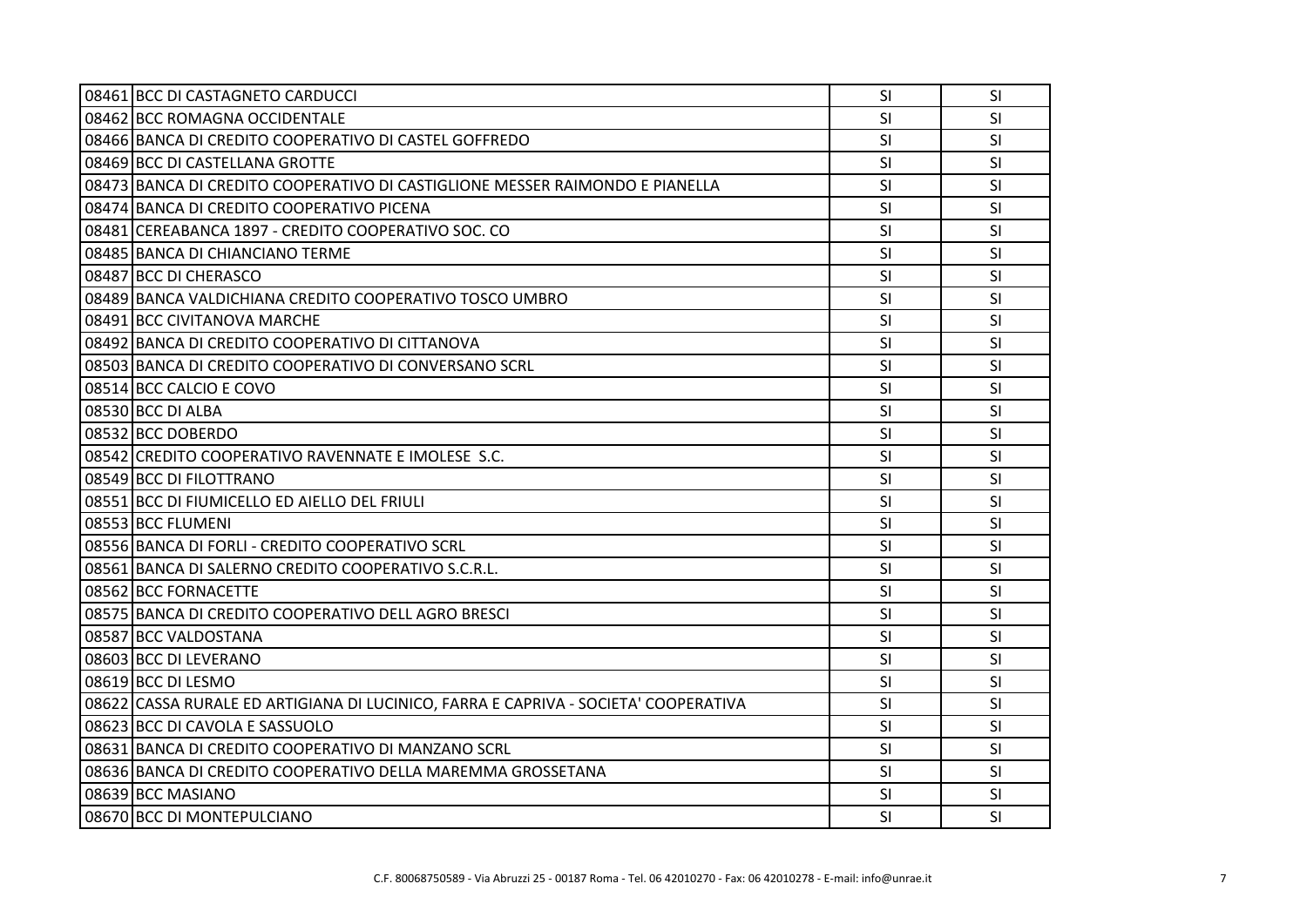| 08673 BANCA MONTERIGGIONI - CREDITO COOPERATIVO - S.C.              | <b>SI</b> | <b>SI</b> |
|---------------------------------------------------------------------|-----------|-----------|
| 08676 BANCA DI CREDITO COOPERATIVO COLLI MORENICI DEL GARDA         | SI        | SI        |
| 08682 BCC ALTO CASERTANO E BASSO FRUSINATE                          | <b>SI</b> | <b>SI</b> |
| 08689 BCC MARCON VENEZIA                                            | SI        | <b>SI</b> |
| 08692 BANCA DI CREDITO COOPERATIVO DI BRESCIA SCRL                  | <b>SI</b> | SI        |
| 08693 BCC DI NETTUNO                                                | SI        | SI        |
| 08704 BCC OTRA E MORRO                                              | <b>SI</b> | <b>SI</b> |
| 08705 BCC OSTRA VETERE                                              | <b>SI</b> | <b>SI</b> |
| 08706 BCC OSTUNI                                                    | SI        | <b>SI</b> |
| 08715 BANCA DI UDINE CREDITO COOPERATIVO S.C.P.A R.                 | SI        | SI        |
| 08716 BANCA DI CREDITO COOPERATIVO DI PALESTRINA                    | <b>SI</b> | <b>SI</b> |
| 08717 BCC PALIANO                                                   | <b>SI</b> | <b>SI</b> |
| 08726 BANCA DELLA VERSILIA E DELLA LUNIGIANA CREDITO COOPERATIVO    | <b>SI</b> | <b>SI</b> |
| 08728 BANCA DI CREDITO COOPERATIVO DI PIOVE DI SACCO                | SI        | SI        |
| 08731 BCC DI PEGOLA                                                 | SI        | <b>SI</b> |
| 08732 BCC VICENTINO - POJANA MAGGIORE                               | SI        | SI        |
| 08735 BANCA DI CREDITO COOPERATIVO DI POMPIANO E DELLA FRANCIACORTA | <b>SI</b> | <b>SI</b> |
| 08736 BANCA DI CREDITO COOPERATIVO DI PONTASSIEVE                   | SI        | SI        |
| 08738 BCC AGRO PONTINO                                              | <b>SI</b> | <b>SI</b> |
| 08749 BCC CENTROMARCA                                               | SI        | SI        |
| 08753 B.C.C. DI PIANFEI E ROCCA DE' BALDI                           | <b>SI</b> | <b>SI</b> |
| 08765 B.C.C. DI RECANATI E COLMURANO (MC) SCRL                      | SI        | SI        |
| 08777 BCC DEL TUSCOLO - ROCCA PRIORA                                | SI        | <b>SI</b> |
| 08784 BCC MONTE PRUNO DI ROSCIGNO                                   | SI        | SI        |
| 08792 BCC SALA DI CESENATICO                                        | <b>SI</b> | <b>SI</b> |
| 08794 BCC LAUDENSE                                                  | SI        | <b>SI</b> |
| 08805 BCC DI SAN GIORGIO E MEDUNO                                   | <b>SI</b> | <b>SI</b> |
| 08807 BCC SAN GIORGIO QUINTO VALLE AGNO                             | SI        | SI        |
| 08811 BANCA CREDITO COOPERATIVO DI S. GIOVANNI VALDARNO             | <b>SI</b> | <b>SI</b> |
| 08817 BCC DI SAN MARZANO DI SAN GIUSEPPE SCRL                       | SI        | <b>SI</b> |
| 08826 BANCA DI PESARO CREDITO COOPERATIVO SOC. COOP.                | SI        | SI        |
| 08829 BANCA DI CREDITO COOPERATIVO DI S. PIETRO IN VINCIO           | SI        | SI        |
| 08833 BCC CASALGRASSO                                               | <b>SI</b> | <b>SI</b> |
|                                                                     |           |           |